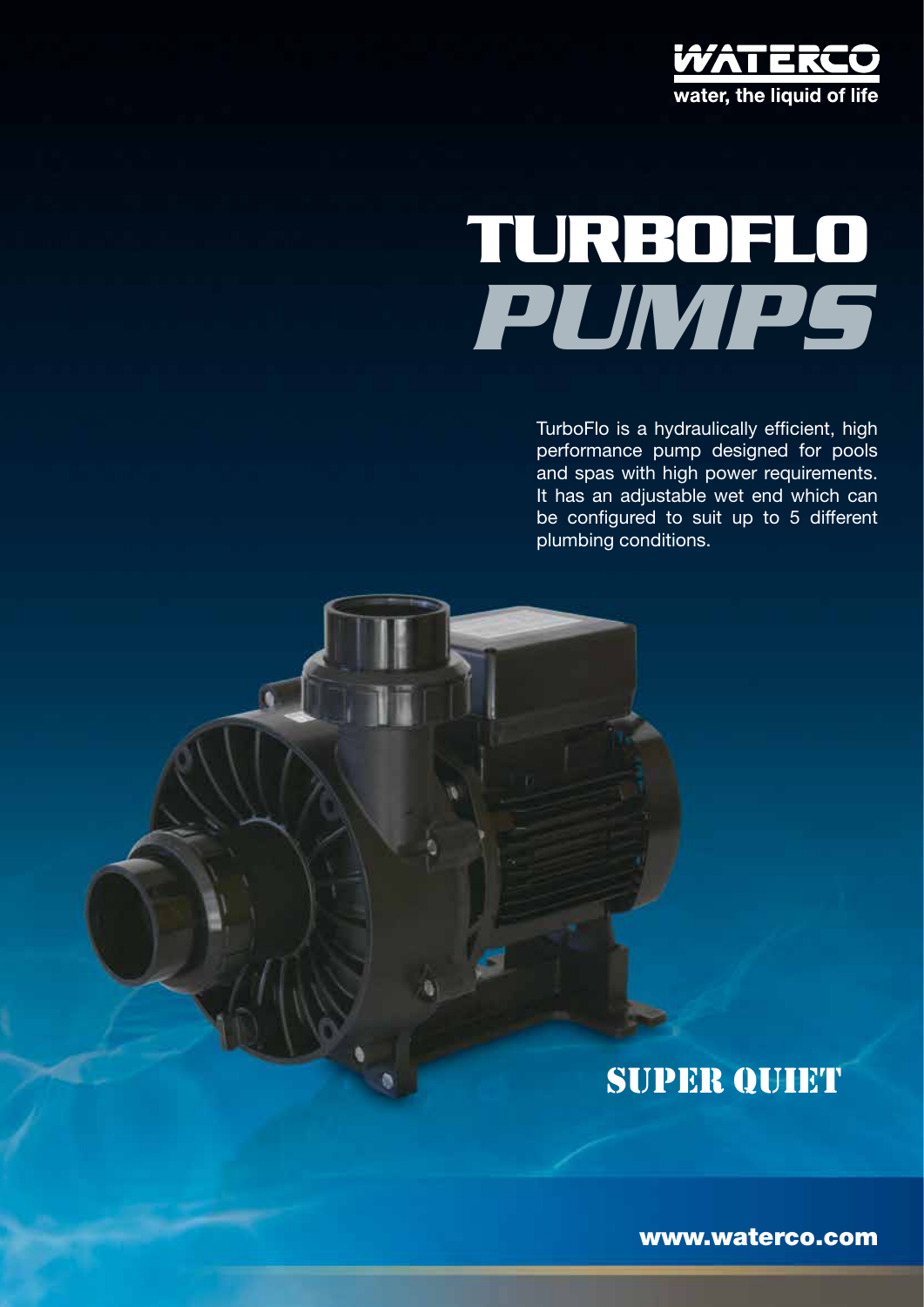#### Efficient Impeller and Diffuser Design

The pump's impeller and diffuser design maximizes the hydraulic output of the pump while minimizing turbulence. The pump's efficient hydraulic performance shortens run times and reduces energy consumption leading to lower operating costs.

#### Engineered Durability

The pump body is manufactured utilising state of the art engineering plastic moulding.



#### Adjustable wet end

The outlet port of the TurboFlo can be configured to suit different plumbing conditions.



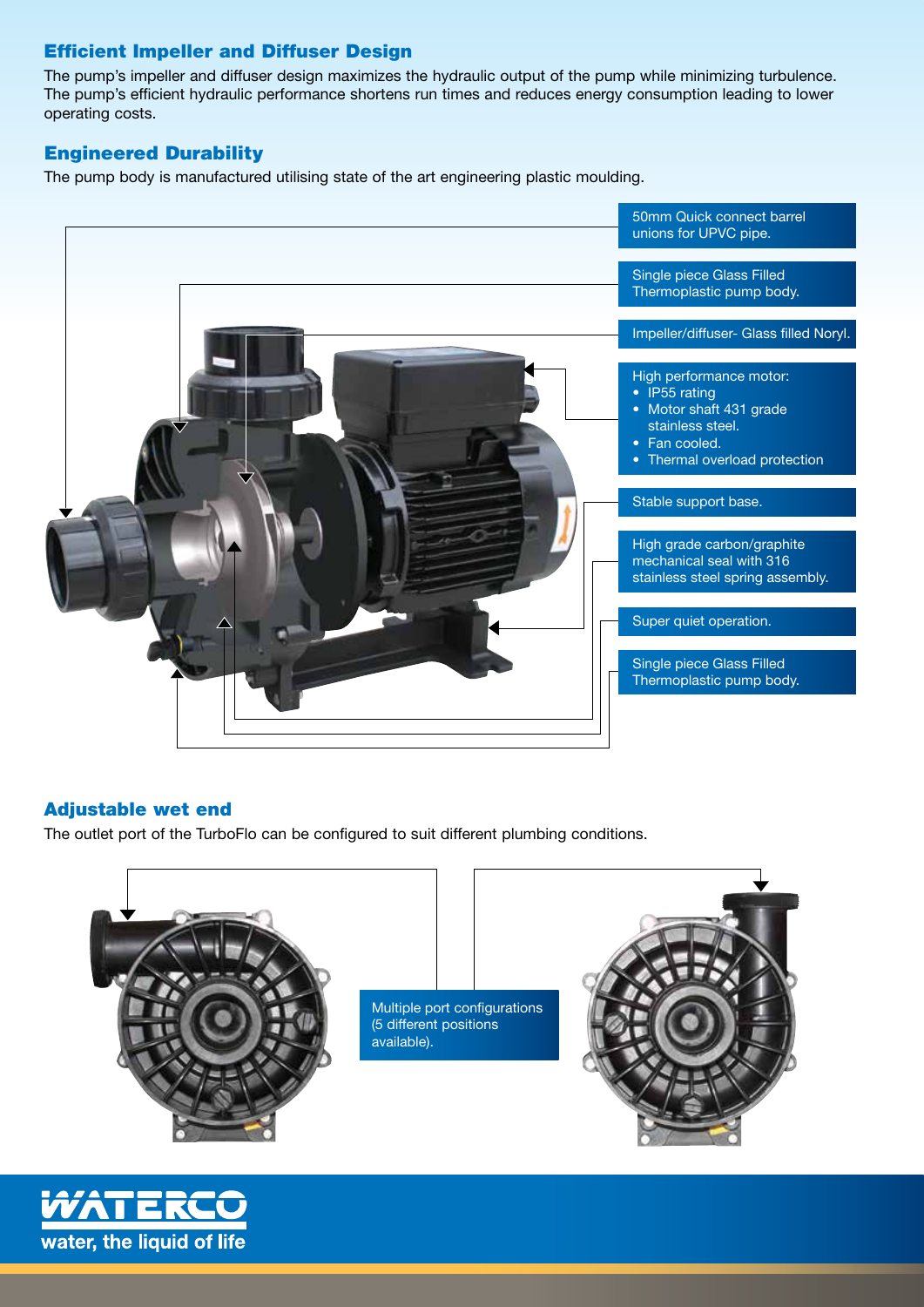#### Sound Levels

#### Flow Curves





### Technical Specifications

| <b>Model</b>         | <b>Nominal Power</b><br>(hp) | <b>Motor Input</b><br>(kW) | Amps / Phase | Phase | <b>Total Length</b><br>(mm) | <b>Motor Frame</b> | Weight<br>(kg) |
|----------------------|------------------------------|----------------------------|--------------|-------|-----------------------------|--------------------|----------------|
| Turboflo 100         | .00                          | 0.94                       | 4.1          |       | 445                         |                    | 10.4           |
| Turboflo 125         | .25                          | .05                        | 4.5          |       | 445                         |                    | 10.4           |
| Turboflo 150         | .50                          | .40                        | 5.9          |       | 445                         | 80                 | 13.4           |
| Turboflo 200         | 2.00                         | .50                        | 6.4          |       | 445                         | 80                 | 13.4           |
| Turboflo 250         | 2.50                         | .70                        | 7.2          |       | 445                         | 80                 | 14.6           |
| <b>ITurboflo 300</b> | 3.00                         | 2.10                       | 9.1          |       | 483                         | 90                 | 16.9           |
| Turboflo 400         | 4.00                         | 3.10                       | 5.7          |       | 508                         | 100                | 20.2           |

| Phase | <b>/olts</b> |     |             |
|-------|--------------|-----|-------------|
|       | 220-240      | -50 | 2860        |
|       | 380-420      | 50  | <b>DARC</b> |

#### **Dimensions**





#### **Warranty**

| Pumps                                            | 3 years (conditional) |  |  |
|--------------------------------------------------|-----------------------|--|--|
| Wet End                                          | 3 years               |  |  |
| Motor, Mechanical seal, Hair & lint pot, pot lid | 2 years               |  |  |
| & o'ring, basket, Impeller & diffuser            |                       |  |  |
| Commercial applications                          | 1 years               |  |  |
| Labour                                           | vears                 |  |  |

\* Please refer to Waterco's warranty terms and conditions